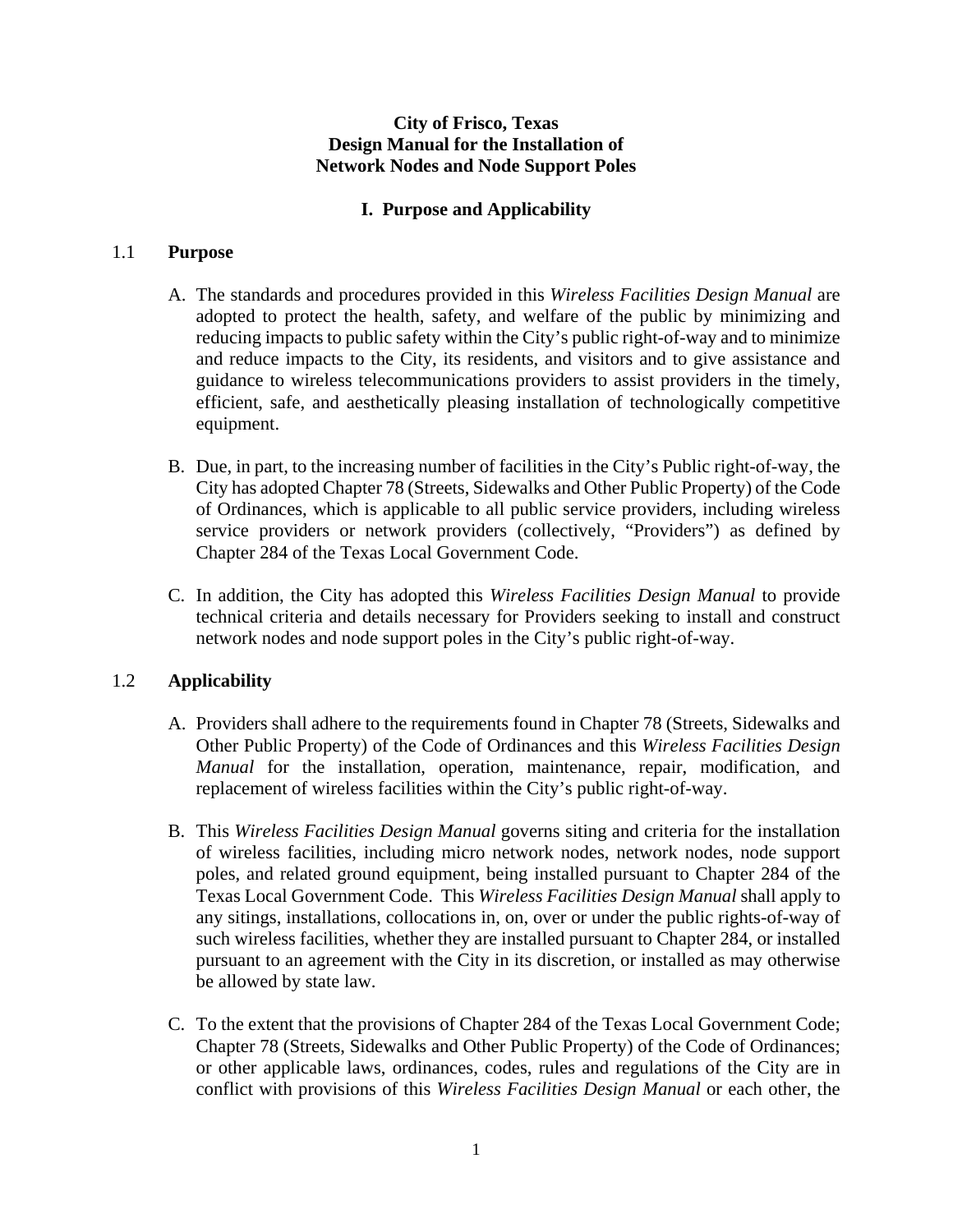provisions of Chapter 284 of the Texas Local Government Code; this *Wireless Facilities Design Manual*; Chapter 78 (Streets, Sidewalks and Other Public Property) of the Code of Ordinances; or other applicable laws, ordinances, codes, rules and regulations of the City shall prevail and control with regard to a Provider in that order.

#### **II. Definitions**

For purposes of this *Wireless Facilities Design Manual*, the following terms shall have the meanings set forth herein. When not inconsistent with the context, words used in the present tense include the future; words in the plural number include the singular number, and words in the singular include the plural. The word "shall" is always mandatory and not merely permissive. Terms used but not defined herein shall have the meanings set forth in Chapter 284 of the Texas Local Government Code to the extent such terms are defined therein.

- A. *"Abandon"* and its derivatives means the facilities installed in the public right-of-way (including by way of example but not limited to: poles, wires, conduit, manholes, handholes, cuts, network nodes and node support poles, or portion thereof) that have been left by a Provider in an unused or non-functioning condition for more than 120 consecutive calendar days unless, after notice to Provider, Provider has established to the reasonable satisfaction of the City that the applicable wireless facilities, or portion thereof, are still in active use.
- B. "*Antenna"* means communications equipment that transmits or receives electromagnetic radio frequency signals used in the provision of wireless services.
- C. *"Chapter 284"* means Chapter 284 of the Texas Local Government Code, as it exists or may be amended.
- D. *"City"* means the City of Frisco, Texas and its officers and employees.
- E. "*Collocate"* and "c*ollocation"* mean the installation, mounting, maintenance, modification, operation, or replacement of network nodes in a public right-of-way on or adjacent to a pole.
- F. *"Concealed,""Concealment" and "camouflaged"* means any wireless facility or pole that is covered, blended, painted, disguised, camouflaged, or otherwise concealed such that the wireless facility blends into the surrounding environment and is visually unobtrusive as allowed as a condition for City approval under Section 284.105 of Chapter 284 in historic districts or design districts. A concealed or camouflaged wireless facility or pole also includes any wireless facility or pole conforming to the surrounding area in which the wireless facility or pole is located and may include, but is not limited to any wireless facility or pole hidden beneath a façade, blended with surrounding area design, painted to match the supporting area, or disguised with artificial tree branches.
- G*. "Decorative pole"* means a streetlight pole specially designed and placed for aesthetic purposes and on which no appurtenances or attachments, other than specially designed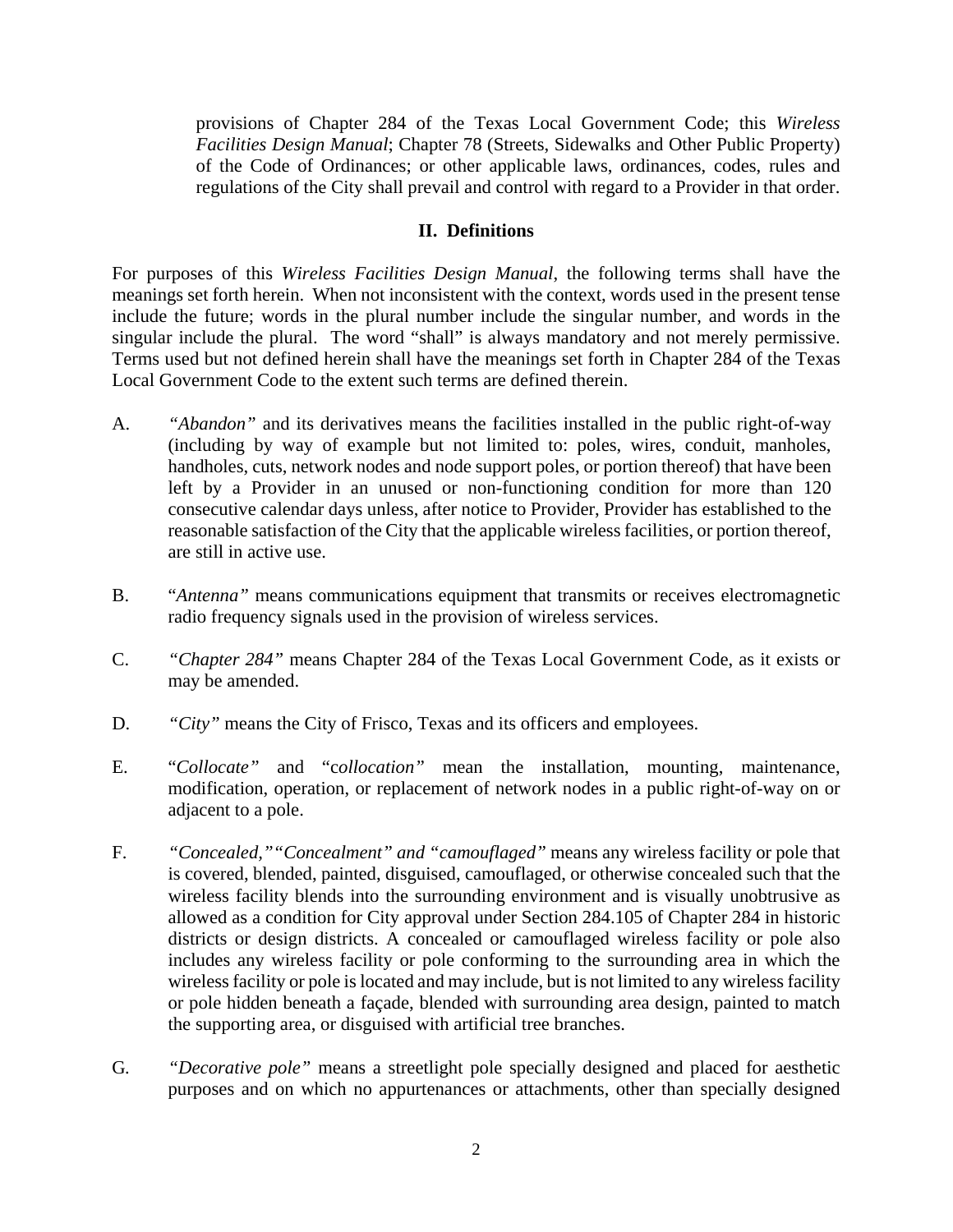informational or directional signage or temporary holiday or special event attachments, have been placed or are permitted to be placed according to nondiscriminatory City laws, ordinances, codes, rules or regulations.

- H. *"Design district"* means an area that is zoned, or otherwise designated by City ordinance, and for which the City maintains and enforces unique design and aesthetic standards on a uniform and nondiscriminatory basis.
- I. *"Distributed Antenna System"* or *"DAS"* shall be included as a type of network node.
- J. "*Historic district"* means an area that is zoned or otherwise designated as a historic district under municipal, state, or federal law.
- K. "*Location"* means the City-approved and lawfully permitted location of a network node or other wireless facility.
- L. "*Macro tower"* means a guyed or self-supported pole or monopole greater than the height parameters prescribed by Section 284.103 of Chapter 284 and that supports or is capable of supporting antennas.
- M. "*Micro network node"* means a network node that is not larger in dimension than 24 inches in length, 15 inches in width, and 12 inches in height, and that has an exterior antenna, if any, not longer than 11 inches.
- N. *"Municipal Park"* means the various properties under the direction, control, or supervision of the Director of the City's Parks and Recreation Department pursuant to authority granted by the City Council and the City Charter or City ordinances or resolutions.
- O. "*MUTCD"* means the Manual of Uniform Traffic Control Devices.
- P. "*Network node"* means equipment at a fixed location that enables wireless communications between user equipment and a communications network. The term:
	- (1) includes:
		- (i) equipment associated with wireless communications;
		- (ii) a radio transceiver, an antenna, a battery-only backup power supply, and comparable equipment, regardless of technological configuration; and
		- (iii) coaxial or fiber-optic cable that is immediately adjacent to and directly associated with a particular collocation; and
	- (2) does not include:
		- (i) an electric generator;
		- (ii) a pole; or
		- (iii) a macro tower.
- Q. "*Network provider"* or *"provider"* means:
	- (1) a wireless service provider; or

(2) a person that does not provide wireless services and that is not an electric utility but builds or installs on behalf of a wireless service provider: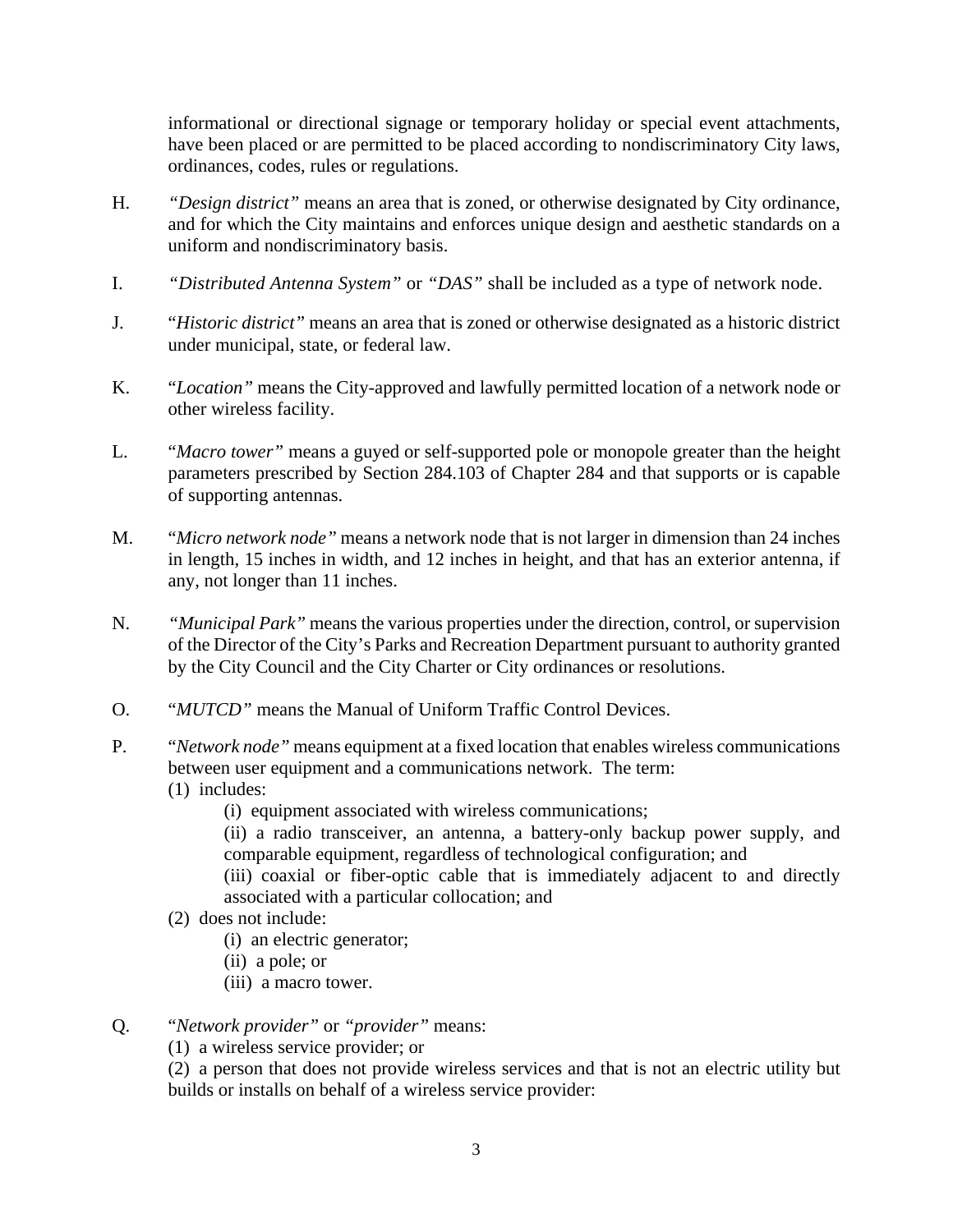(i) network nodes; or

(ii) node support poles or any other structure that supports or is capable of supporting a network node.

- R. *"Node support pole"* means a pole installed by a network provider for the primary purpose of supporting a network node.
- S. *"Permit"* means a document issued by the City authorizing installation, removal, modification and other work for Provider's wireless facilities in accordance with the approved plans and specifications.
- T. "*Private easement"* means an easement or other real property right that is only for the benefit of the grantor and grantee and their successors and assigns.
- U. "*Provider"* has the same meaning as "network provider."
- V. *"Public Right-of-Way"* means the area on, below, or above a public roadway, highway, street, public sidewalk, alley, waterway, city easement or utility easement in which the municipality has an interest. The term does not include a private easement or the airwaves above a public right-of-way with regard to wireless telecommunications.
- W. "*Service pole"* means a pole, other than a municipally owned utility pole, owned or operated by the City and located in a public right-of-way, including:
	- (1) a pole that supports traffic control functions;
	- (2) a structure for signage;
	- (3) a pole that supports lighting, other than a decorative pole; and

(4) a pole or similar structure owned or operated by the City and supporting only network nodes

- X. "*Small cell"* shall be included as a type of "network node."
- Y. "Stealth" has the same meaning as "concealed."
- Z. "*Street"* means only the paved portion of the public right-of-way used for vehicular travel, being the area between the inside of the curb to the inside of the opposite curb, or the area between the two parallel edges of the paved roadway for vehicular travel where there is no curb. It does not include the median. A "street" is generally part of, but smaller in width than the width of the entire public right-of-way; while a public right-of-way may include sidewalks and utility easements, a "street" does not. A "street" does not include the curb or the sidewalk, if either are present at the time of a permit application or if added later.
- AA. *"Traffic Signal"* means any device, whether manually, electrically, or mechanically operated by which traffic is alternately directed to stop, to slow down or alter current speed and to proceed.
- AB. "*Transport facility"* means each transmission path physically within a public right-of-way, extending with a physical line from a network node directly to the network, for the purpose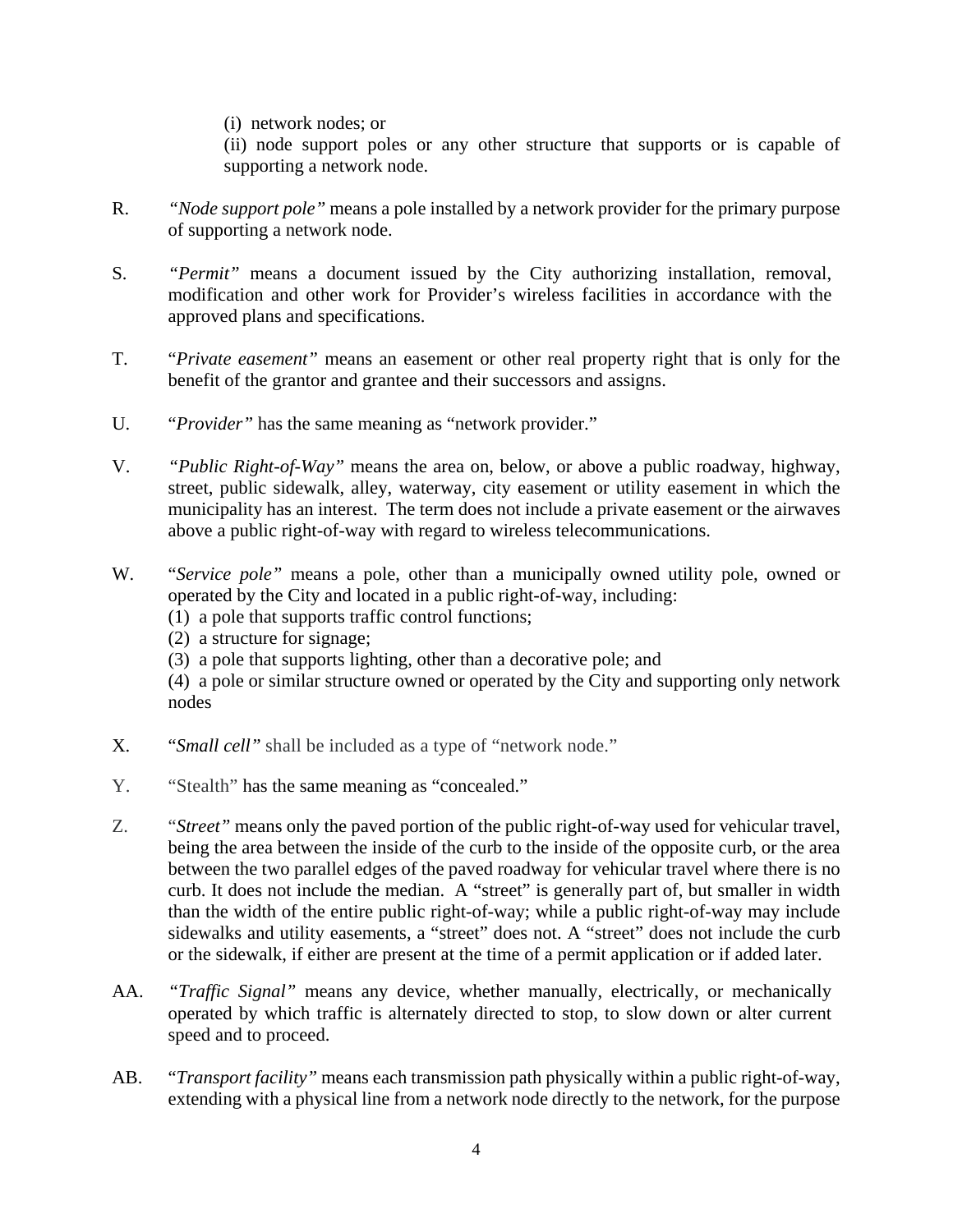of providing backhaul for network nodes.

- AC. *"Underground Requirement Area"* means an area where poles, overhead wires, and associated overhead or aboveground structures have been removed and buried or have been approved for burial underground pursuant to municipal ordinances, zoning regulations, state law, private deed restrictions, and other public or private restrictions, that prohibit installing aboveground structures in a public right-of-way.
- AD. "*Utility pole"* means a pole that provides: (1) electric distribution with a voltage rating of not more than 34.5 kilovolts; or (2) services of a telecommunications provider, as defined by Chapter 284 or Section 51.002 of the Texas Utilities Code.
- AE. *"Wireless service"* means any service, using licensed or unlicensed wireless spectrum, including the use of Wi-Fi, whether at a fixed location or mobile, provided to the public using a network node.
- AF. "*Wireless service provider"* means a person that provides wireless service to the public.
- AG. "*Wireless facilities"* mean "micro network nodes," "network nodes," and "node support poles," as those terms are defined in Chapter 284, and related ground equipment.

# **III. Permitting**

### 3.1 **Attachments to Existing Poles or Structures**

A Provider shall not install, modify or relocate a network node on an existing pole or structure or modify or relocate an existing node support pole within the public right-ofway without first obtaining a Right-of-Way Permit from the City. Prior to installation, modification or relocation of a network node on an existing pole or structure or modification or relocation of an existing node support pole, Provider shall complete and submit to the City a Commercial Building (Electrical) Permit application and a Right-of-Way Permit application in the form provided by the City, along with standard required documents and the following items:

- A. Payment of the permit application fee and all other fees required under Chapter 284, including but not limited to annual fees set forth in Section 284.053(a) of Chapter 284, as such fees may be adjusted from time to time pursuant to Section 284.054 of Chapter 284, and fees set forth in Section 284.055 and Section 284.056 of Chapter 284, as applicable;
- B. An aerial map showing the location of the existing pole or structure to which the network node is proposed to be attached, and a street view image of the same;
- C. Construction and engineering drawings prepared by a professional engineer licensed in the State of Texas, and for wireless facilities proposed to be attached to a service pole, a decorative pole or other City-owned or -controlled structure, a certification from the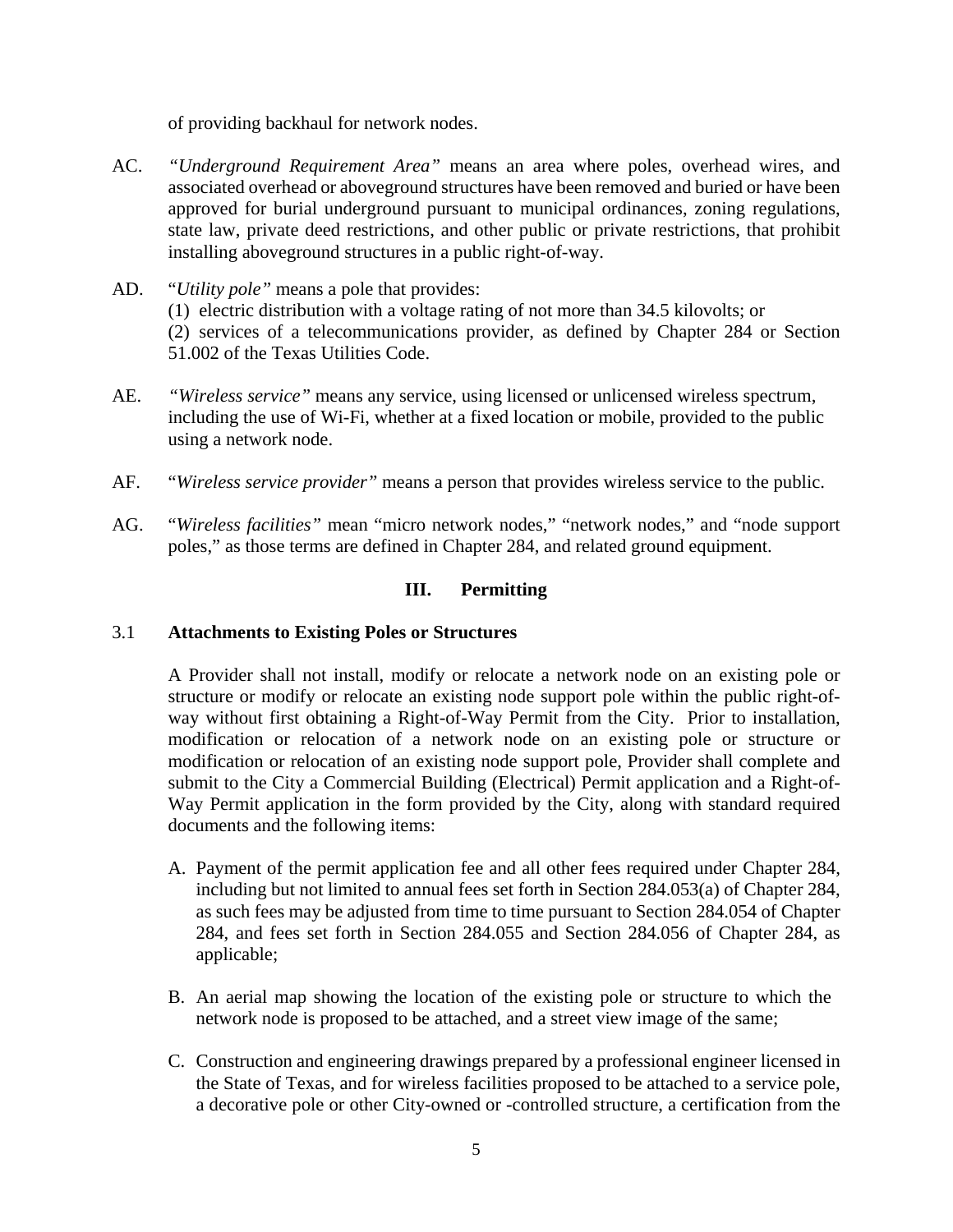engineer that the existing pole or structure and its foundations have sufficient structural stability to support the proposed network node and can bear the wind load without pole modification, or in the event the installation will require pole re-enforcement, that such re-enforced pole will have sufficient structural stability to support the proposed network node and can bear the wind load without further pole modification. Such construction and engineering drawings must also address the design of the connection of any item to the pole. If pole re-enforcement is necessary, Provider shall provide construction and engineering drawings for the proposed alteration to the existing pole. Any re-enforcement or replacement of a pole shall match the color of the existing pole. Any pole re-enforcement or replacement shall be at Provider's sole cost;

- D. Geographic Information System (GIS) data for the location of each proposed wireless facility in the form required by the City;
- E. Detailed drawings, with calculations, showing strict conformity to the size limitations as set forth in Chapter 284, in accordance with, but not limited to Section 284.002, (relating to size of a micro network node), Section 284.003 (relating to size of network nodes), and Section 284.103 (relating to maximum pole height), as applicable.
- F. A certificate that the network node complies with applicable regulations of the Federal Communications Commission;
- G. Certification that the proposed network node will be placed into active commercial service by or for a Provider not later than the sixtieth  $(60<sup>th</sup>)$  day after the date the construction and final testing of the network node is completed;
- H. Documentation identifying the frequency on which the proposed network node will operate and a certification that the proposed network node shall not cause any interference with the City's traffic signal system, public safety radio system, private police cell system, or other City communications infrastructure;
- I. The names and telephone numbers of at least two persons serving as emergency contacts for the Provider who can be reached by telephone 24 hours a day, seven days a week, in the event of an emergency;
- J. Sealed engineering drawings for the electrical service providing power to the proposed network node, which must include the conduit size, circuit size, calculations for amp, and distances running. Provider shall use 120 voltage when connecting to any City service pole or decorative pole and shall provide a key to meter upon inspection. The City is entitled to disconnect power to the network node or other wireless facilities in emergency situations;
- K. Scaled dimensional drawings or pictures of the proposed attachments of the network node to the existing poles or structures as well as any other proposed wireless facility, indicating the spacing from existing curbs, driveways, sidewalks, and other existing poles. This shall include a before-and-after image of the pole and all proposed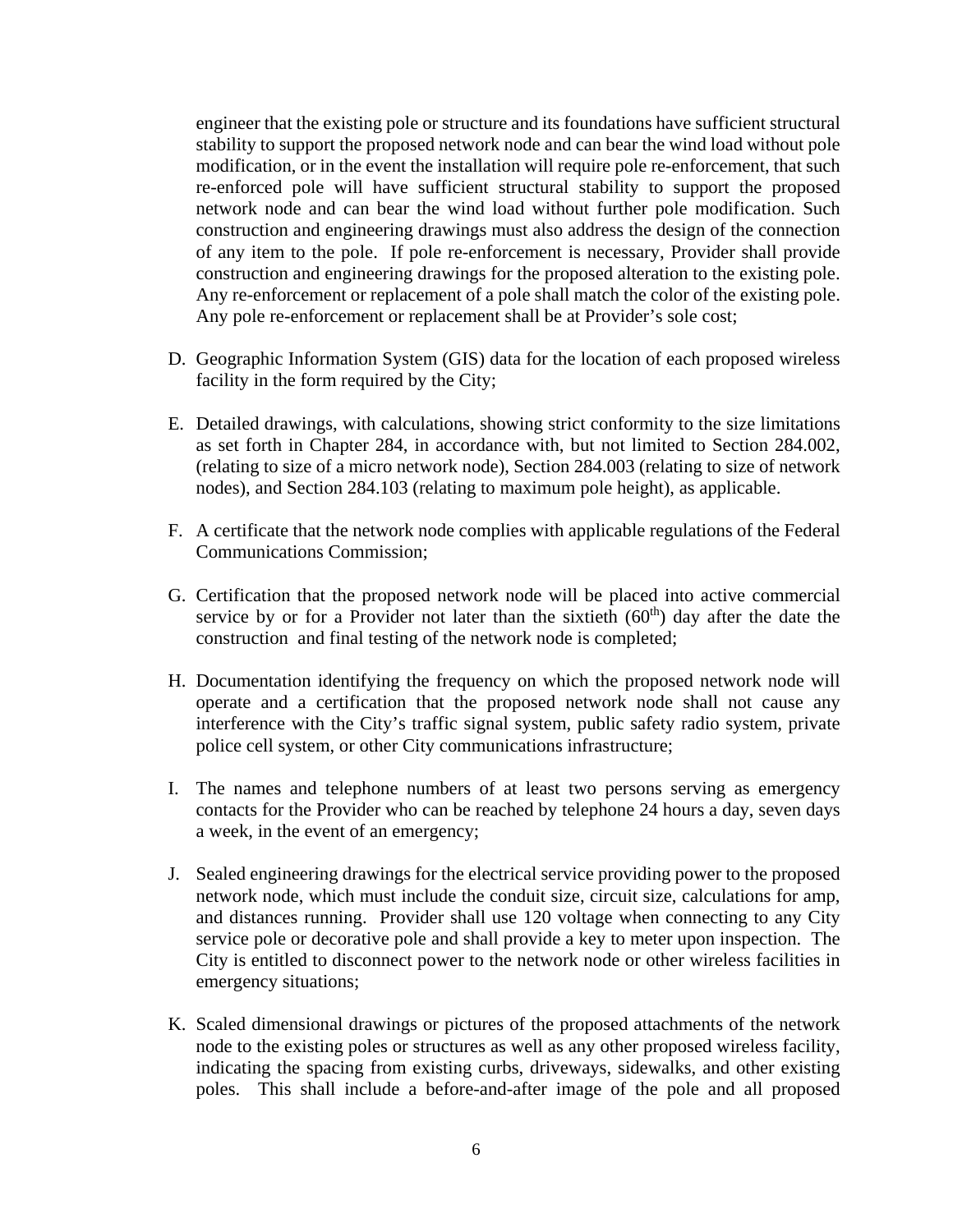attachments thereto and associated standalone equipment;

- L. Scaled dimensional construction and engineering drawings indicating the current public right-of-way line and showing any proposed underground conduit and equipment and its spacing from the City's existing utility facilities. Such drawings shall also show a sectional profile of the public right-of-way and identify all existing utilities and existing utility conflicts;
- M. Where required by the City based on the proposed scope of work, Provider shall submit a traffic control plan, storm water pollution prevention plan, and/or trench safety plan;
- N. If the work proposed in the Right-of-Way Permit application involves more than five hundred (500) feet of continuous trenching or boring or the installation of more than three (3) new node support poles or more than three (3) electrical meter pedestals or ground boxes, then the Provider shall submit daily work location information, on the form provided by the City, before work can begin;
- O. If the location of the proposed wireless facility lies within right-of-way adjacent to a state or federal highway, the Provider must provide evidence of a permit from the state or federal government; and
- P. All other information required to be submitted by a right of user in connection with a Right of Way Permit application under Chapter 78 (Streets, Sidewalks and Other Public Property) of the Code of Ordinances or other applicable laws, ordinances, codes, rules and regulations of the City.

### 3.2 **Installation of Network Nodes on New Poles**

A Provider shall not install or modify a new node support pole or a network node on a new node support pole within the public right-of-way without first obtaining a Right-of-Way Permit from the City. Prior to installation or modification of a new node support pole or a network node on a new node support pole, Provider shall complete and submit to the City a Commercial Building (Electrical) Permit application and a Right-of-Way Permit application in the form provided by the City, along with standard required documents and the following items:

- A. Payment of the permit application fee and all other fees required under Chapter 284, including but not limited to annual fees set forth in Section 284.053(a) of Chapter 284, as such fees may be adjusted from time to time pursuant to Section 284.054 of Chapter 284, and fees set forth in Section 284.055 and Section 284.056 of Chapter 284, as applicable;
- B. An aerial map showing the location of the proposed new node support pole and a street view image of the same;
- C. Geographic Information System (GIS) data for the location of each proposed new node support pole in the form required by the City;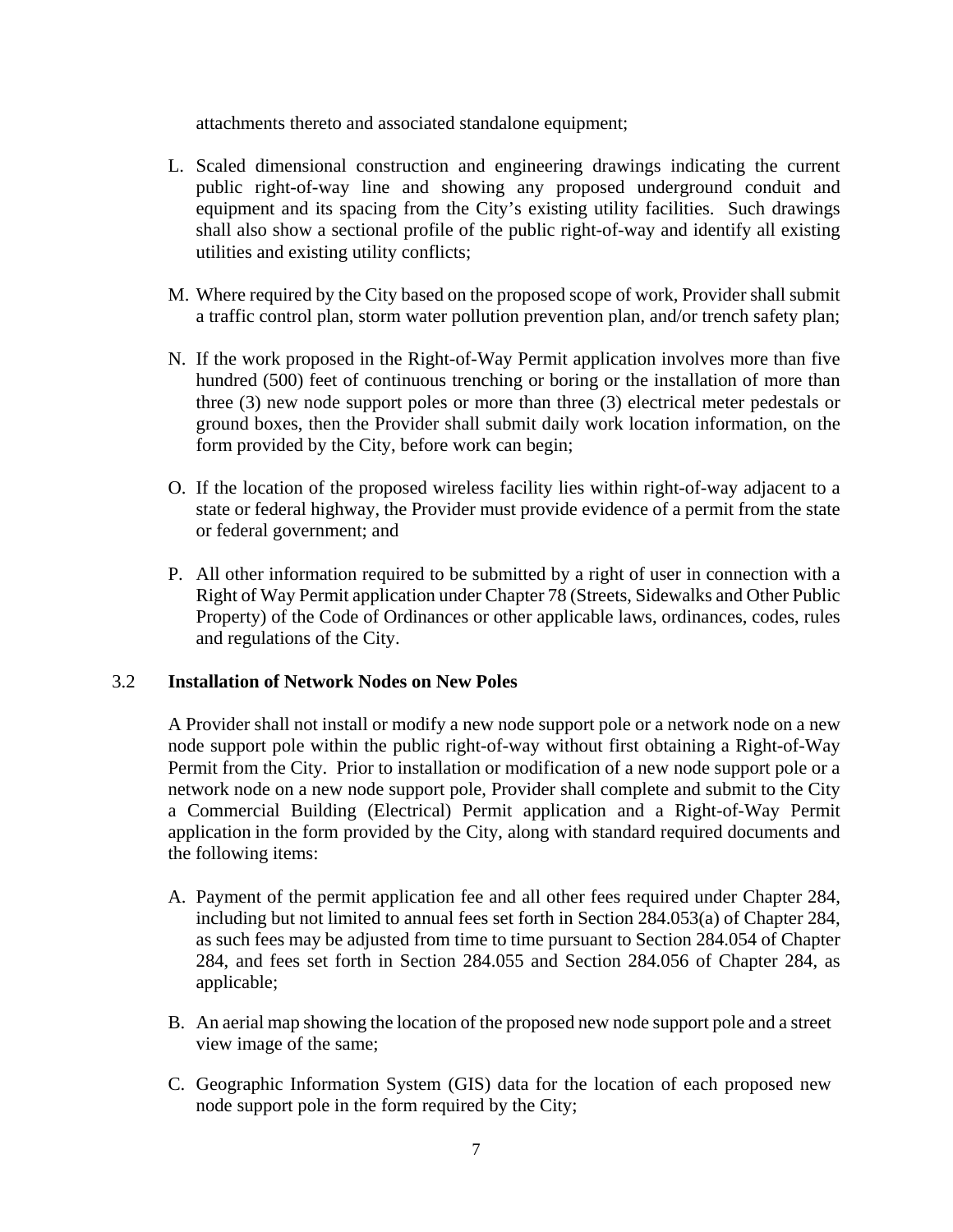- D. Certification that the proposed new node support pole is spaced apart from existing utility poles or node support poles at the same distance as the spacing between existing utility poles in the immediate proximity, but no less than a minimum of three hundred (300) feet from an existing utility pole or another node support pole, or the submission of evidence or other materials supporting a Provider's claim that such requirement would have the effect of prohibiting the placement of new node support poles in the subject area;
- E. Scaled dimensional drawings or pictures of the proposed node support pole and any other proposed wireless facilities to be installed in connection with the proposal, indicating the spacing from existing curbs, driveways, sidewalks, and other existing poles. This shall include a before-and-after street view image of the pole and all proposed attachments and associated standalone equipment;
- F. Scaled dimensional construction and engineering drawings indicating the current public right-of-way line and showing any proposed underground conduit and equipment and its spacing from the City's existing utility facilities. Such drawings shall also show a sectional profile of the public right-of-way and identify all existing utilities and existing utility conflicts;
- G. Where required by the City based on the proposed scope of work, Provider shall submit a traffic control plan, storm water pollution prevention plan, and/or trench safety plan;
- H. Documentation identifying the frequency on which the proposed network node will operate and a certification that the proposed network node shall not cause any interference with the City's traffic signal system, public safety radio system, private police cell system, or other City communications infrastructure;
- I. The names and telephone numbers of at least two persons serving as emergency contacts for the Provider who can be reached by telephone 24 hours a day, seven days a week, in the event of an emergency;
- J. Sealed engineering drawings for the electrical service providing power to the proposed network node, which must include the conduit size, circuit size, calculations for amp, and distances running. Provider shall use 120 voltage when connecting to any City service pole or decorative pole and shall provide a key to meter upon inspection. The City is entitled to disconnect power to the network node or other wireless facilities in emergency situations;
- K. If the work proposed in the Right-of-Way Permit application involves more than five hundred (500) feet of continuous trenching or boring or the installation of more than three (3) new node support poles or more than three (3) electrical meter pedestals or ground boxes, then the Provider shall submit daily work location information, on the form provided by the City, before work can begin;
- L. If the location of the proposed new node support pole lies within right-of-way adjacent to a state or federal highway, the Provider must provide evidence of a permit from the state or federal government; and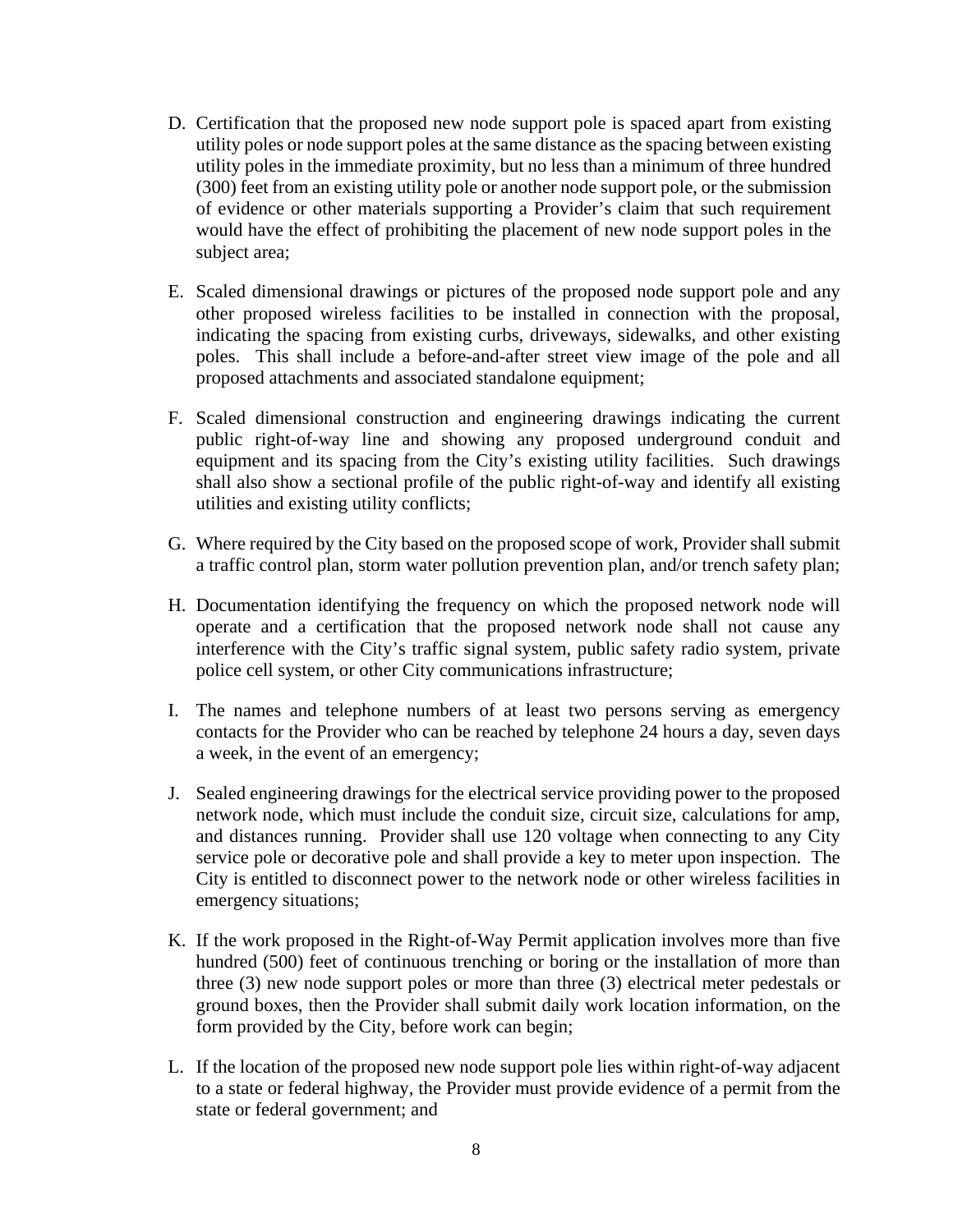M. All other information required to be submitted by a right of user in connection with a Right of Way Permit application under Chapter 78 (Streets, Sidewalks and Other Public Property) of the Code of Ordinances or other applicable laws, ordinances, codes, rules and regulations of the City.

### 3.3 **Installation of Transport Facilities**

A Provider shall not install or modify a new transport facility within the public right-ofway without first obtaining a Right-of-Way Permit from the City. Before beginning excavation in any public right-of-way, Provider shall be responsible for complying with all Laws relating to verifying the location of existing utility lines and facilities and avoiding encroachment thereon, including the requirements of Chapter 78 (Streets, Sidewalks and Other Public Property) of the Code of Ordinances.

Transport facilities shall be underground. Aerial power and fiber connections shall not be permitted. If the work proposed in the Right-of-Way Permit application involves more than five hundred (500) feet of continuous trenching or boring or the installation of more than three (3) new node support poles or more than three (3) electrical meter pedestals or ground boxes, then the Provider shall submit daily work location information, on the form provided by the City, before work can begin.

## 3.4. **Electrical Supply**

Provider shall be responsible for obtaining any required electrical power service to the Provider's wireless facilities. Provider's electrical supply shall be separately metered from the City and must match City infrastructure voltage. The City shall not be liable to the Provider for any stoppages or shortages of electrical power furnished to the wireless facilities, including without limitation, stoppages or shortages caused by any act, omission, or requirement of the public utility serving the wireless facility structure or the act or omission of any other tenant or Provider of the wireless facility structure, or for any other cause beyond the control of the City.

### 3.5. **Appeal**

A Provider who has been denied a permit required under this Article or who believes that fees imposed under this Article are invalid or that the City has violated this Article or Chapter 284 may appeal such denial, fee imposition or alleged violation pursuant to Section 78-43 (Appeal) of the Code of Ordinances

# **IV. Network Node and Node Support Pole Requirements**

### 4.1. **Installation**

Provider shall, at its own cost and expense, install all wireless facilities in a good and workmanlike manner and in accordance with the requirements promulgated by this *Wireless Facilities Design Manual*, other provisions of Chapter 78 (Streets, Sidewalks and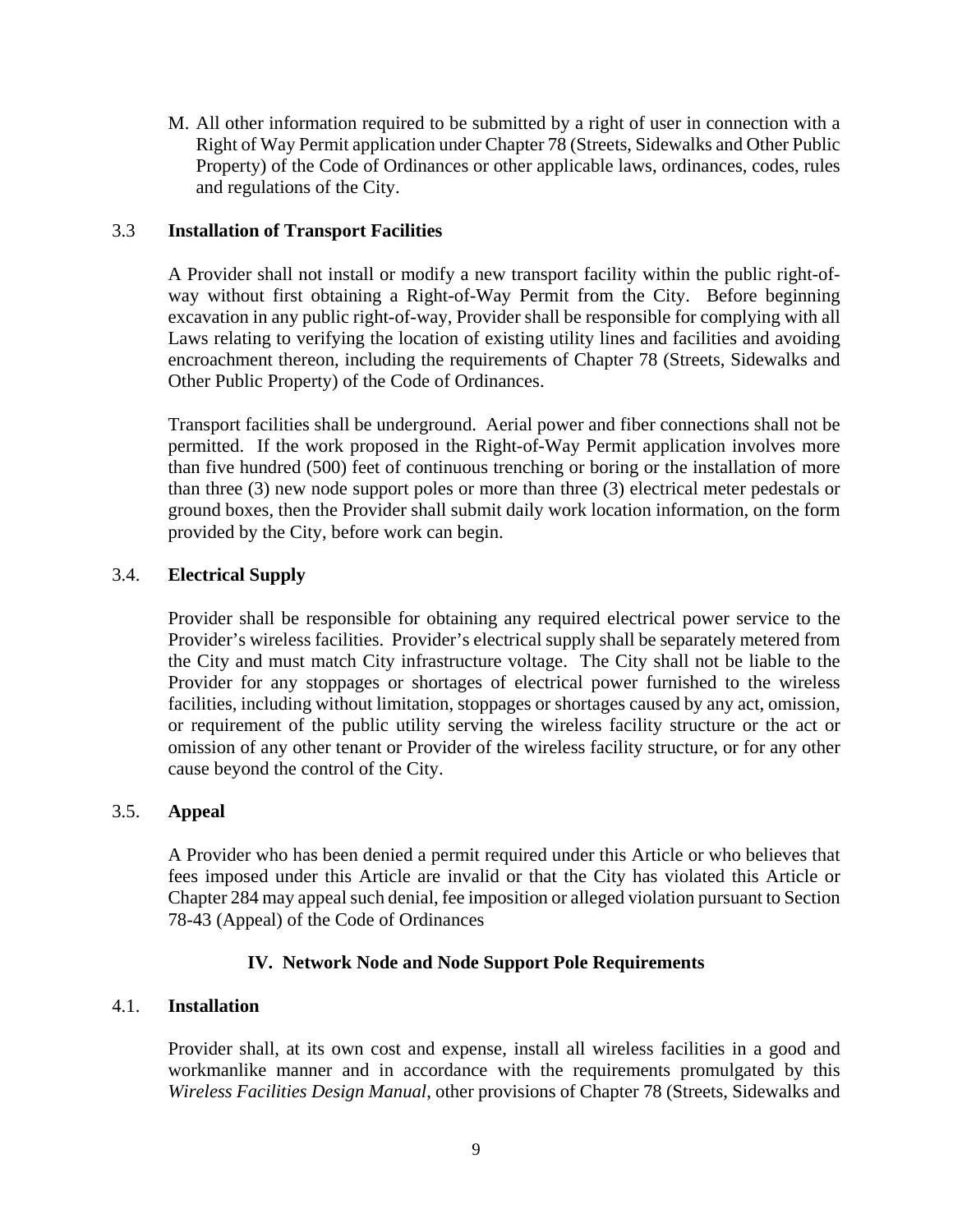Other Public Property) of the Code of Ordinances, Chapter 284 of the Texas Local Government Code, and all other applicable laws, ordinances, codes, rules and regulations of the City, the state, and the United States (collectively, "Laws"), as such may be amended from time to time. Provider's work shall be subject to the regulation of the City. All work done in connection with the installation, operation, maintenance, repair, modification, and/or replacement of wireless facilities shall be in compliance with all applicable Laws. The following requirements apply to the installation, operation, maintenance, repair, modification, and/or replacement of wireless facilities:

- A. Wireless facilities shall be concealed or enclosed as much as possible in an equipment box, cabinet or other enclosure that may include ventilation openings. External cables and wires hanging off a pole shall be sheathed or enclosed in a conduit, so that wires are protected and not visible or visually minimized to the extent possible in strict accordance with Chapter 78 (Streets, Sidewalks and Other Public Property) of the Code of Ordinances and other applicable ordinances, except to the extent not consistent with Chapter 284;
- B. No wireless facility shall be located or placed in a manner that encroaches on existing or proposed City corner visibility triangles or sight line triangles, as defined by applicable Law, including Section 2.07 of the City's Engineering Standards, as it exists or may be amended;
- C. Electrical meters shall not be mounted on a service pole, decorative pole or other Cityowned or -controlled structure. Standalone electrical meters shall be located on or within a pad-mounted pedestal that shall be powder coated Traffic Black (RAL 9017). Provider shall provide a key (#2195) to each meter upon inspection by City. All electrical meters serving network nodes must display the Provider's name and contact information;
- D. All power to a network node located on or attached to a service pole, decorative pole or other City-owned or -controlled structure must be able to be disconnected to provide a safe working environment;
- E. Use of City conduits for a Provider's wireless facilities is prohibited;
- F. A Provider shall not use more than ten percent (10%) of the inside diameter of a service pole or decorative pole, measured at the pole's narrowest point, for the installation of wiring or other equipment associated with a network node;
- G. Network node attachments to a pole shall be installed at least eight (8) feet above the ground in accordance with Section 284.108 of Chapter 284;
- I. In accordance with Section  $284.003(a)(1)(C)$ , Section  $284.003(a)(2)(C)$  and Section  $284.003(a)(3)(B)$  of Chapter 284, no protrusion from the outer circumference of the existing structure or pole to which a network node is attached shall be more than two (2) feet;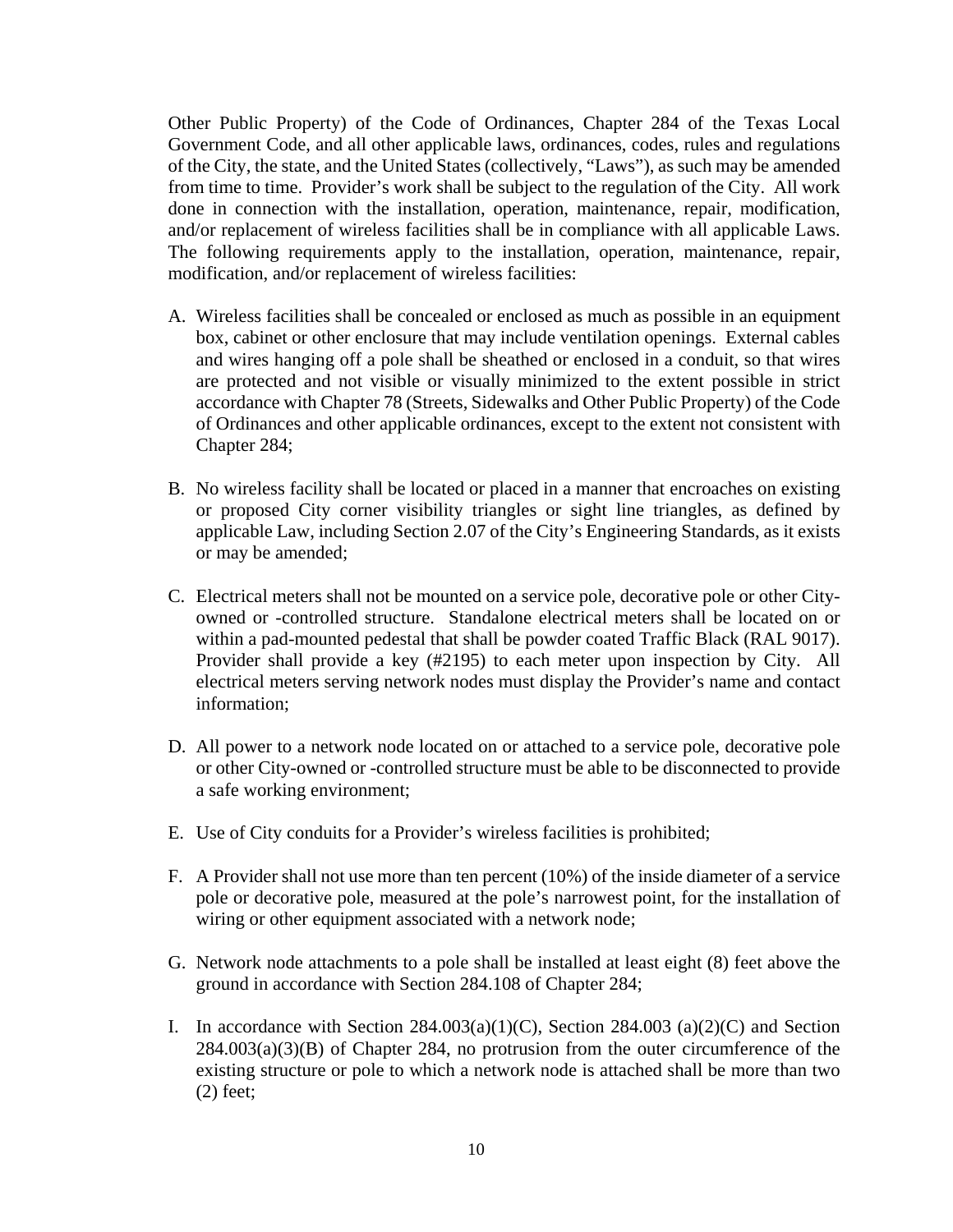- J. The color of network nodes shall match the color of the poles or structures to which they are attached such that the network nodes blend with the color of the poles or structures;
- K. Before beginning excavation in any public right-of-way, Provider shall be responsible for complying with all Laws relating to verifying the location of existing utility lines and facilities and avoiding encroachment thereon, including the requirements of Chapter 78 (Streets, Sidewalks and Other Public Property) of the Code of Ordinances;
- L. A pre-construction meeting is required before any work is commenced that involves installing a network node on an service pole or other City pole or structure;
- N. Wooden node support poles are prohibited in the public right-of-way. All new node support poles located within the public right-of-way must be installed on breakaway supports that meet the requirements contained in the American Association of State Highway and Transportation Officials' (AASHTO) Manual and must be powdercoated traffic black (RAL 9017) unless otherwise approved by the City in writing; and
- O. Unless otherwise approved by City in writing, new node support poles shall be spaced apart from existing utility poles or node support poles at the same distance as the spacing between utility poles in the immediate proximity, but no less than at a minimum of three hundred (300) feet from a utility pole or another node support pole to minimize the hazard of poles adjacent to roadways and to minimize the effect on property values and aesthetics in the area. Should a Provider seek an exception to this requirement on the ground that it would have the effect of prohibiting the placement of new node support poles in the subject area, the Provider shall submit to the City evidence or other materials supporting its claim.

### 4.2 **Inspections**

The City may perform visual inspections of any wireless facilities located in the public right-of-way as the City deems appropriate without notice. If the inspection requires physical contact with any wireless facilities, the City shall provide written notice to the Provider within five (5) business days of the planned inspection. Provider may have a representative present during such inspection.

In the event of an emergency situation, the City may, but is not required to, notify Provider of an inspection. The City may take all actions necessary to remediate the emergency situation and the City shall notify Provider as soon as practicable after remediation is complete.

#### 4.3. **Placement**

A. *Municipal Parks.* A provider shall neither allow the installation of nor install a new node support pole in any municipal park without the prior written consent of the City. Each permit application shall disclose whether the proposed location of a wireless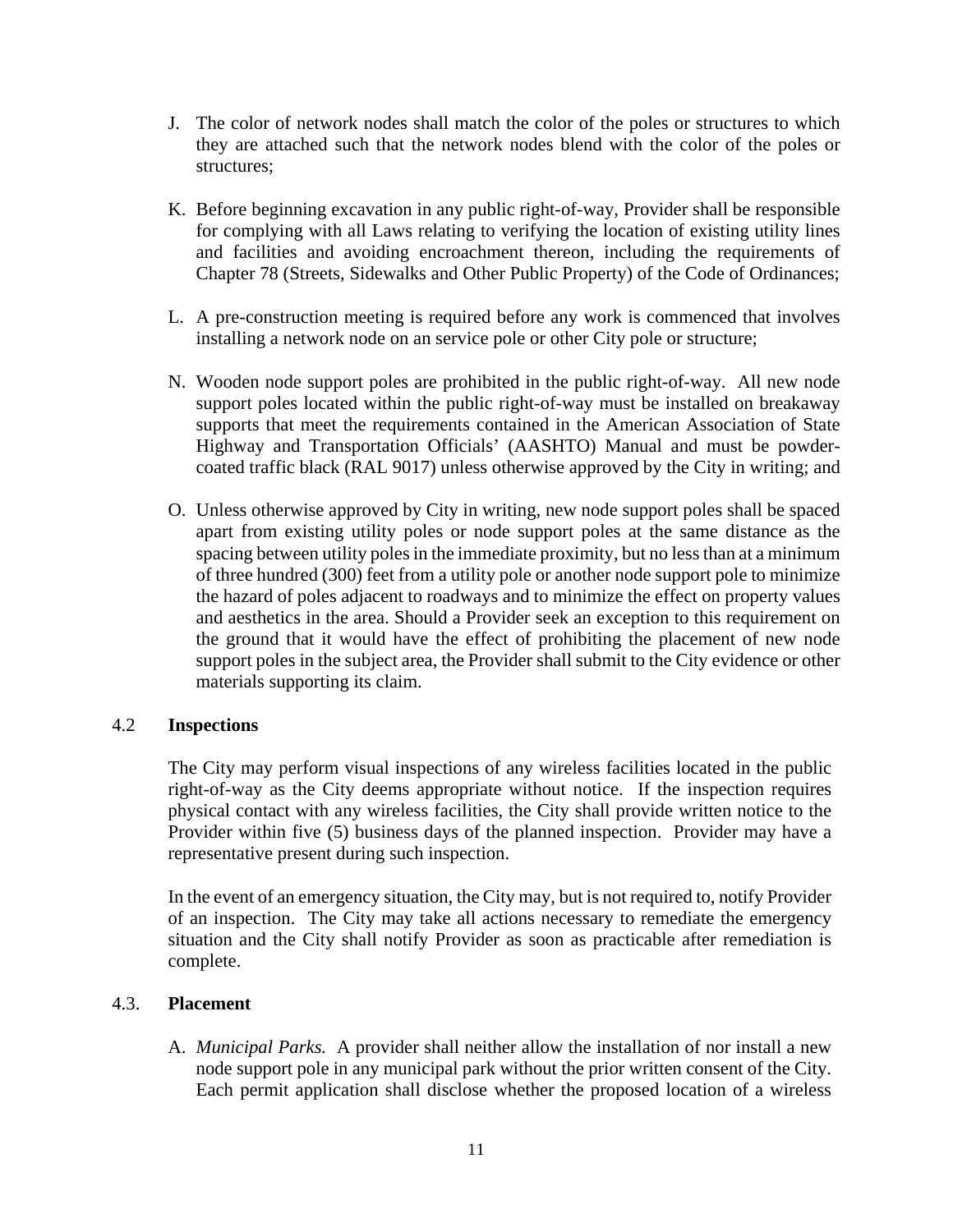facility is within a municipal park.

- B. *City Property.* A provider shall neither allow the installation of nor install wireless facilities on any City property that is not public right-of-way without the prior written consent of the City. Each permit application shall disclose whether the proposed location of a wireless facility is on any City property that is not public right-of-way.
- C. *Residential Areas.* A provider shall neither allow the installation of nor install a new node support pole in public right-of-way that is adjacent to a street that is not more than fifty (50) feet wide and adjacent to single-family residential lots or other multifamily residences or undeveloped land that is designated for residential use by zoning or deed restrictions. Each permit application shall disclose whether the proposed location of a wireless facility is within such residential areas.
- D. *Historic Districts.* A provider shall neither allow the installation of nor install wireless facilities in public right-of-way that is located within a historic district without the prior written consent of the City. Each permit application shall disclose whether the proposed location of a wireless facility is within a historic district.
- E. *Design Districts.* A provider shall neither allow the installation of nor install wireless facilities in public right-of-way that is located within a design district without the prior written consent of the City. Each permit application shall disclose whether the proposed location of a wireless facility is within a design district.
- F. *Historic District and Design District Conditions*. As a condition for approval of wireless facilities in design districts or historic districts, the City shall require reasonable design or concealment measures for the wireless facilities. Therefore, any request for installation in a design district or historic district must be accompanied with proposed concealment measures in the permit application. The City requests that a Provider explore the feasibility of using camouflage measures to improve the aesthetics of the wireless facilities, or any portion thereof, to minimize the impact to the aesthetics in design districts or historic districts. Provider shall comply with and observe all applicable Laws relating to historic preservation.
- G. *Decorative Poles*. Provider shall neither allow the installation of nor install wireless facilities on a decorative pole without the prior written consent of the City. Each permit application shall disclose whether the proposed location of a wireless facility is on a decorative pole.
- H. *Public right-of-way.* To minimize any obstruction, impediment, or hindrance to the usual travel or public safety on a public right-of-way, node support poles shall be placed within three (3) feet of the outer edge of the public right-of-way line or as close as possible thereto. Wireless facilities shall not obstruct, impede, or hinder pedestrian or vehicular traffic in the public right-of-way or obstruct or interfere with the legal use of a public right-of-way by other utility providers. Provider shall promptly remove wireless facilities that are installed in a location that is not in accordance with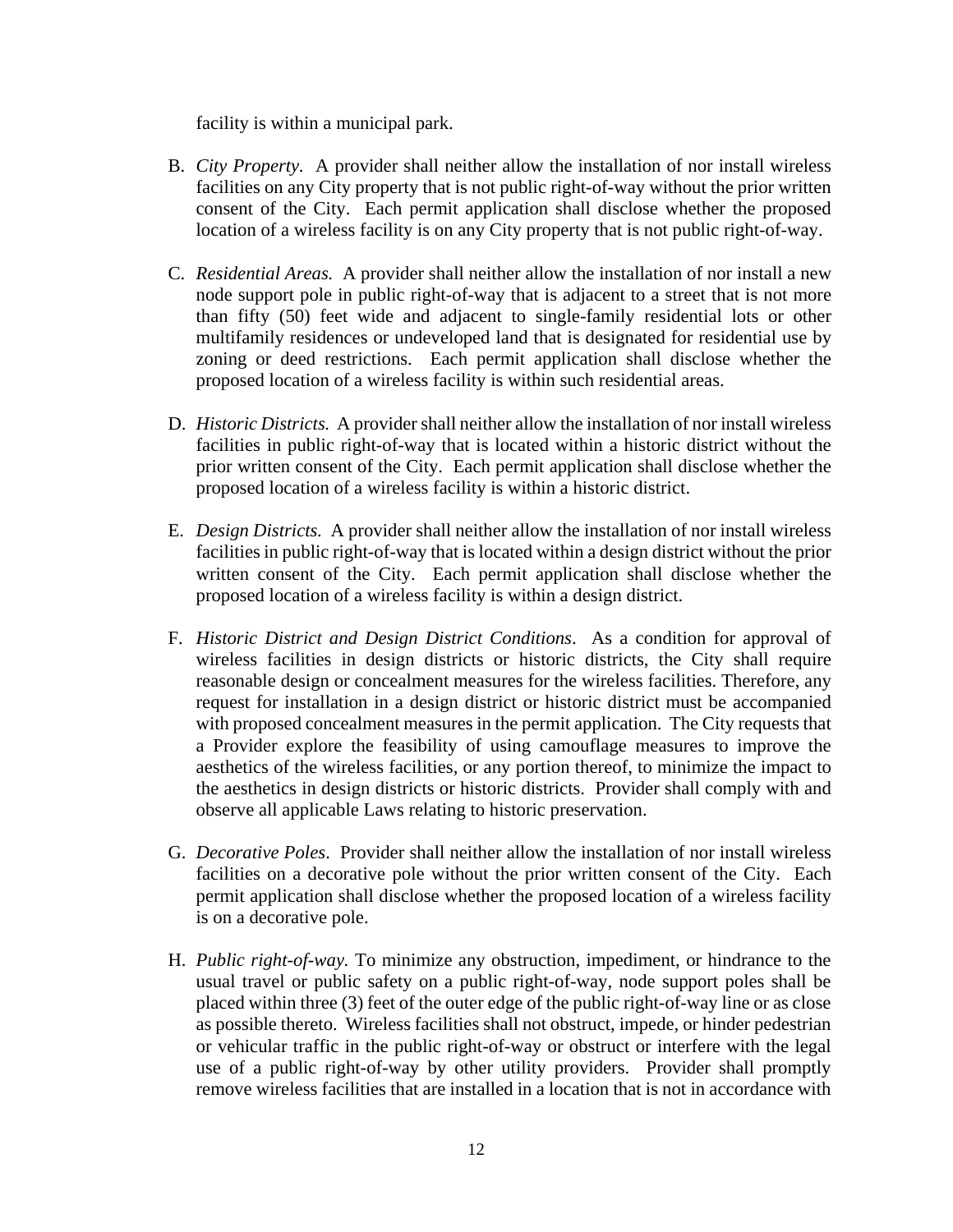the plans approved by the City, that obstruct, impede, or hinder pedestrian or vehicular traffic, that obstruct or interfere with the legal use of a public right-of-way by other utility providers, that do not comply with applicable Laws, or that otherwise render the public right-of-way non-compliant with applicable Laws, including but not limited to the American Disabilities Act.

- I. *Existing telephone or electrical lines between existing utility poles*. Micro network nodes shall only be lashed on existing telephone or electrical lines between existing utility poles (electric poles or telephones poles), with notice to the pole owner as required by the Federal Pole Attachment Act, and not placed on utility poles, node support poles or service poles.
- J. *Notice to remove unauthorized wireless facilities and penalty*. If a provider fails to remove any unauthorized wireless facility or any wireless facility that is located in an improper location within the earlier of thirty (30) days after receiving written notice or the date required by the City the Provider shall be subject to a penalty of \$500.00 per day until the wireless facility is removed or relocated to the correct area within the permitted location, regardless of whether the Provider's contractor, subcontractor, or vendor installed the wireless facility in strict conformity with Chapter 78 (Streets, Sidewalks and Other Public Property) of the Code of Ordinances or other applicable Laws concerning improperly located facilities in the public right-of-way.

### 4.4 **Fiber Connection**

Provider shall be responsible for obtaining access and connection to fiber optic lines or other backhaul solutions that may be required for its wireless facilities.

### 4.5 **Generators**

Provider shall not allow or install generators or back-up generators in the public right-ofway.

#### 4.6 **Equipment Dimensions**

Provider's node support poles and network nodes shall comply with the dimensions set forth in Chapter 284.

#### 4.7 **Tree Maintenance**

Provider and/or its contractors or agents shall obtain written permission from the City before trimming trees hanging over the Provider's wireless facilities to prevent branches of such trees from contacting the Provider's wireless facilities. When directed by the City, Provider shall trim such trees under the supervision and direction of the Parks Director. The City shall not be liable for any damages, injuries, or claims arising from Provider's actions under this section.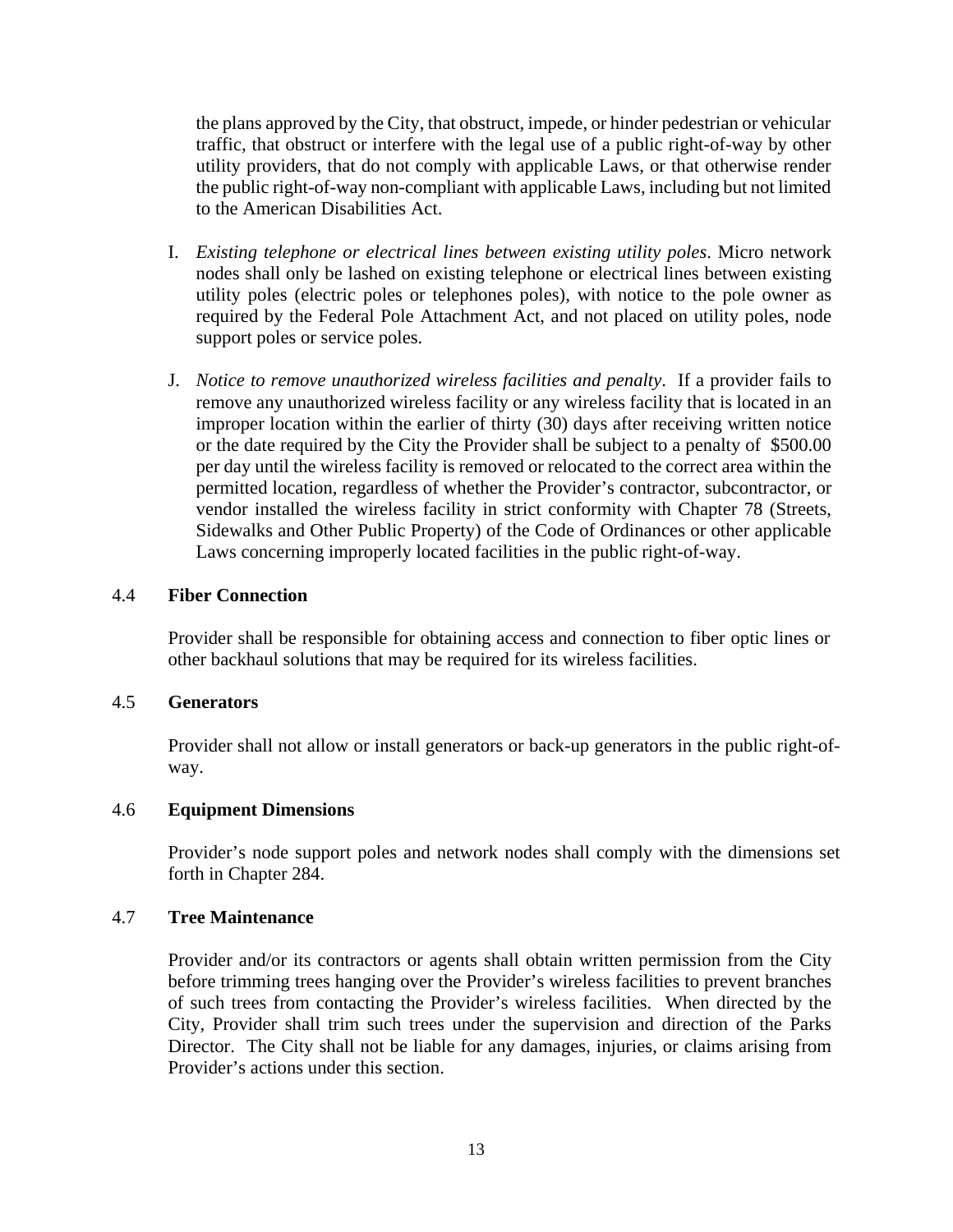### 4.8 **Signage**

- A. Provider shall post its name, location identifying information, and emergency telephone number in an area on the cabinet of the node support poles and network nodes that is visible to the public. Signage required under this section shall not exceed 4" x 6", unless otherwise required by law (e.g. RF ground notification signs) or the City.
- B. Except as required by applicable Laws or by the utility pole owner, Provider shall not post any other signage or advertising on the node support poles and network nodes, or utility pole.

# 4.9 **Underground Requirement Areas**

In an Underground Requirement Area, Provider shall neither allow nor install overhead lines connecting to node support poles or other poles. All overhead lines connecting to a node support pole or other pole where other overhead telecommunications or utility lines are or are planned to be buried below ground as part of a project shall be buried below ground. A Provider shall comply with all other requirements applicable to the Underground Requirement Area with respect to the installation of aboveground structures. Areas may be designated from time to time by the City as Underground Requirement Areas in accordance with filed plats, and/or conversions of overhead to underground areas, as may be allowed by law. Each permit application shall disclose if it is within an Underground Requirement Area.

If a location is designated by the City to transition to be an Underground Requirement Area, then a Provider's permit for the location of the micro network node, network node, node support pole, and related ground equipment at such location will be revoked ninety (90) days after the designation, with removal of said micro network node, network node, node support pole, and related ground equipment at such location within ninety (90) days of such designation, or as otherwise allowed by the City for the transition of other overhead facilities.

### 4.10 **Repair**

Whenever the installation, placement, attachment, repair, modification, removal, operation, use, or relocation of wireless facilities, or any portion thereof, is required and such installation, placement, attachment, repair, modification, removal, operation, use, or relocation causes any property of the City to be damaged or to have been altered in such a manner as to make it unusable, unsafe, or in violation of any Laws, Provider, at its sole cost and expense, shall promptly repair and return such property to its original condition. If Provider does not repair such property or perform such work as described in this section, then the City shall have the option, upon seven (7) days' prior written notice to Provider or immediately if there is an imminent danger to the public, to perform or cause to be performed such reasonable and necessary work on behalf of Provider and to charge Provider for the reasonable and actual costs incurred by the City. Provider shall promptly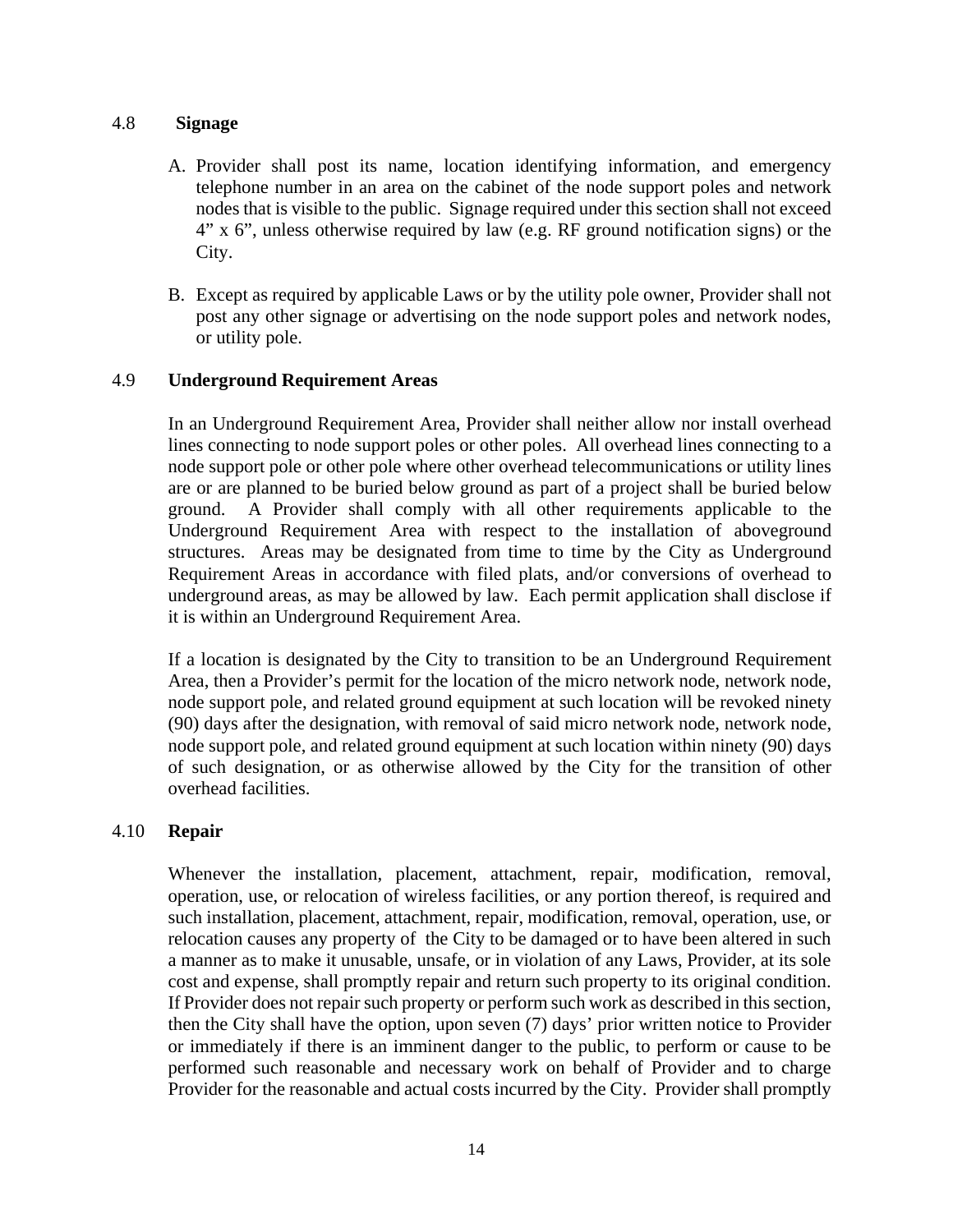reimburse the City for the costs.

# 4.11 **Graffiti Abatement**

Provider shall remove all graffiti on any of its wireless facilities located in the public right-of-way as soon as practical, but not later than seven (7) days from the date Provider receives notice thereof.

## 4.12 **Inventory**

Provider shall maintain a list of its wireless facilities located in the City and provide City an inventory of the location of each such wireless facility within ten (10) days of installation. The inventory of wireless facilities shall include GIS coordinates, date of installation, City pole ID number (if applicable), type of pole used for installation, pole owner, and description/type of installation for each wireless facility.

Upon City's written request, Provider shall provide a cumulative inventory within thirty (30) days of City's request. With respect to wireless facilities that become inactive, the inventory shall include the same information as active installations in addition to the date the wireless facility was deactivated and the date the wireless facility was removed from the public right-of-way. City may compare the inventory to its records to identify any discrepancies.

In the event Provider's contact information changes and differs from the information provided on a permit application, Provider shall promptly provide updated contact information to the City for emergency purposes.

# 4.13 **Ground Equipment**

- A. *Ground Equipment near street corners and intersections*. Ground equipment shall be minimal and the least intrusive. Unless otherwise approved by City in writing, ground equipment may not be installed within two hundred fifty (250) feet of a street corner or a street intersection when no other ground equipment is present in such location to minimize any obstruction, impediment, or hindrance to the usual travel or public safety on a public right-of-way; to provide the maximum line of sight required to facilitate the safe travel of vehicular and pedestrian traffic; to maximize that line of sight at street corners and intersections; and to minimize hazards at those locations.
- B. *Ground equipment density.* To enhance the safety requirements of line of sight of pedestrians, particularly small children, the City may deny a request for a proposed location if the Provider seeks to install ground equipment where existing ground equipment within three hundred (300) feet already occupies a footprint of twenty-five (25) square feet or more.

### 4.14 **Municipal Service Poles**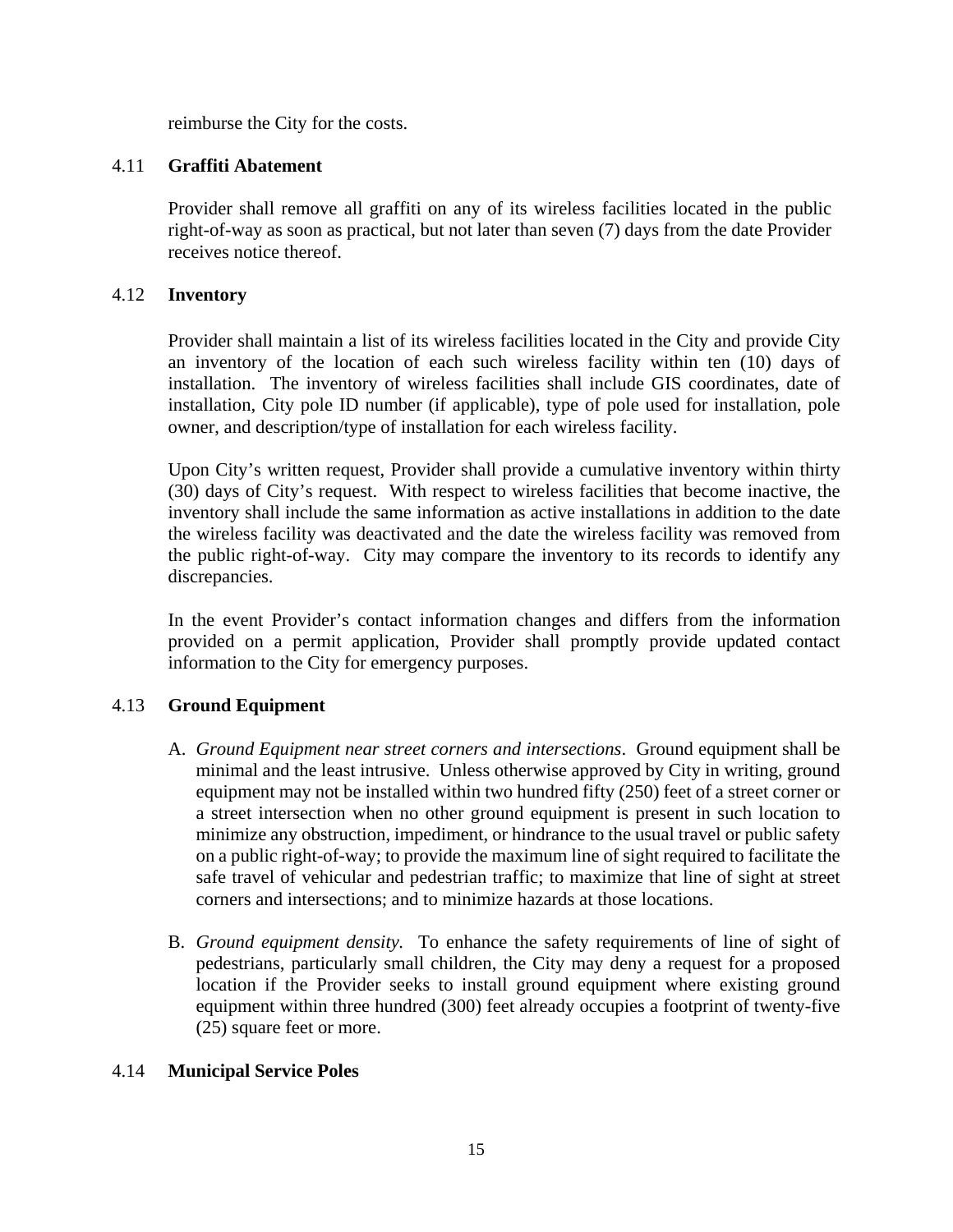Installation of wireless facilities on a service pole shall be in strict conformance with the agreement applicable to each such installation pursuant to Section 285.056 and Section 284.101(a)(3) and (b) of Chapter 284.

### 4.15 **Installations on Traffic Signals or Lighting Structures**

- A. Installations of wireless facilities on a traffic signal structure or lighting structure must not interfere with the integrity of the structure in any way that may compromise the safety of the public and must be in strict conformance with an agreement applicable to each such installation pursuant to Section 285.056 and Section 284.101(a)(3) and (b) of Chapter 284. Installation of wireless facilities on any traffic signal structure shall:
	- 1. Be encased in a separate conduit than the traffic signal or lighting electronics;
	- 2. Have a separate electric power connection than the traffic signal or lighting structure; and
	- 3. Have a separate access point than the traffic signal or lighting structure; and
- B. Provider shall provide the City a key to each electrical meter providing power to a wireless facility at the time of inspection and shall have the ability to temporarily cutoff electricity to its wireless facilities for the safety of maintenance personnel. In the event of failure of components of the traffic signal system for whatever reason, including damage resulting from vehicular collisions, weather-related events, or malicious attacks, City will respond to restore traffic signal operations as a matter of public safety. Should the events that result in damage or failure of the traffic signal system also affect Provider's wireless facilities, Provider shall have the sole responsibility to repair or replace its wireless facilities and shall coordinate its own emergency efforts with the City.

### 4.16 **Installations on Street Signage or other Traffic Control Structures**

Installations of wireless facilities on a street signage or traffic control structure must not interfere with the integrity of the structure in any way that may compromise the safety of the public and must be in strict conformance with an agreement applicable to each such installation pursuant to Section 285.056 and Section 284.101(a)(3) and (b) of Chapter 284. Installation of wireless facilities on any street signage or traffic control structure that has electrical power shall:

- A. Be encased in a separate conduit than any City signage or traffic control electronics;
- B. Have a separate electric power connection than the signage or traffic control structure; and
- C. Have a separate access point than the signage or traffic control structure.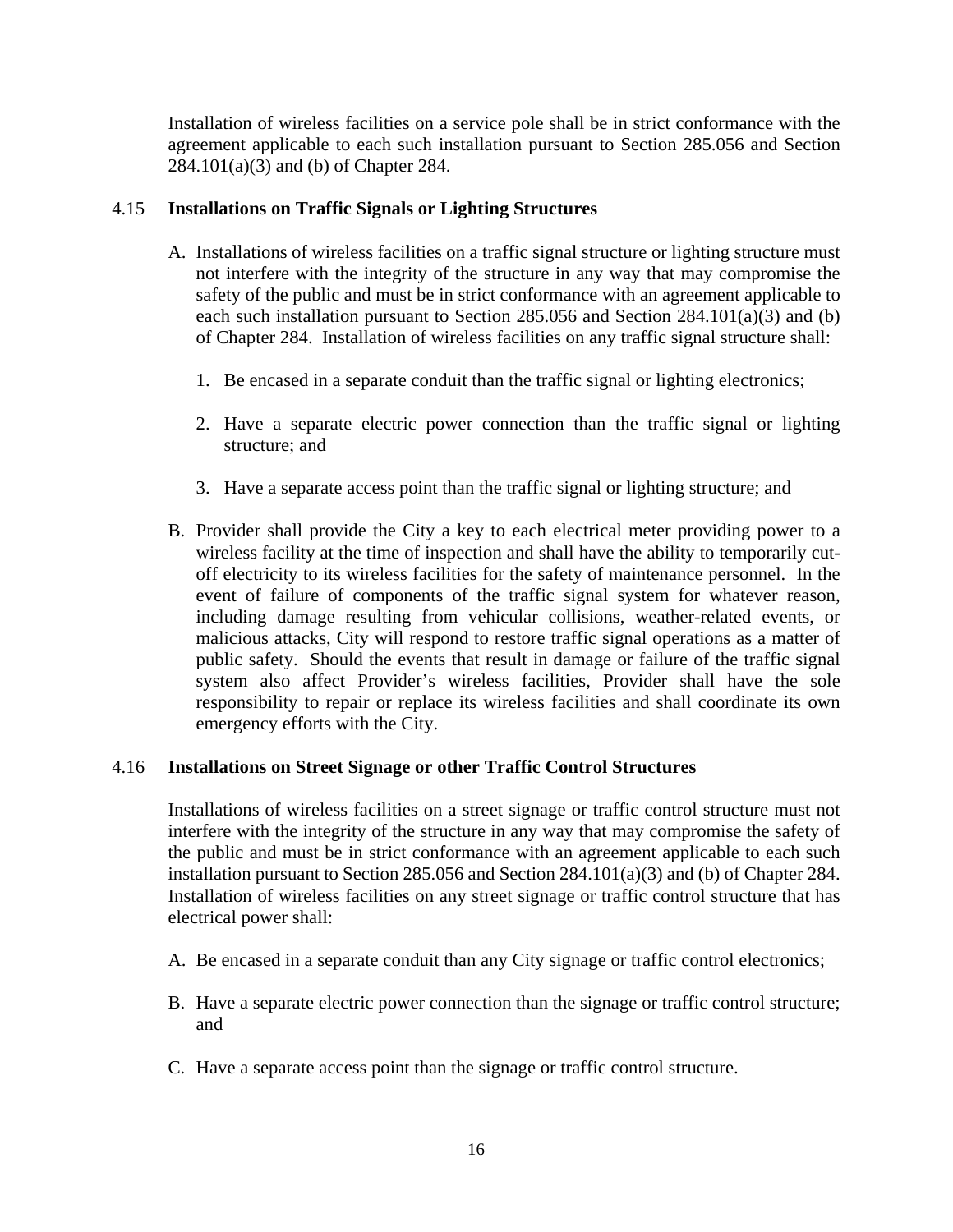## 4.17 **Reservation of Rights**

- A. The City reserves the right to install, and permit others to install, utility facilities in the public right-of-way. In permitting such work to be done by others, the City shall not be liable to Provider for any damage caused by those persons or entities.
- B. The City reserves the right to locate, operate, maintain, and remove City traffic signal poles in the manner that best enables the operation of its traffic signal system and protects public safety.
- C. The City reserves the right to locate, operate, maintain, and remove any City pole or structure located within the public right-of-way in the manner that best enables the City's operations and protects public safety.

# **V. Interference with Operations**

# 5.1 **No Liability**

- A. The City shall not be liable to a Provider for any damage caused by other Providers with wireless facilities sharing the same pole or for failure of Provider's wireless facilities for whatever reason, including damage resulting from vehicular collisions, weather-related events, or malicious attacks.
- B. The City shall not be liable to a Provider by reason of inconvenience, annoyance, or injury to the Provider's wireless facilities or activities conducted by Provider related thereto, arising from the necessity of repairing any portion of the public right-of-way, or from the making of any necessary alterations or improvements in, or to, any portion of the public right-of-way or in, or to, City's fixtures, appurtenances, or equipment. The City will use reasonable efforts not to cause material interference to Provider's operation of its wireless facilities.

### 5.2 **Signal Interference with City's Communications Infrastructure Prohibited**

A. *No interference*. In the event that Provider's wireless facilities interfere with the City's traffic signal system, public safety radio system, private police cell system, or other City communications infrastructure operating on spectrum where the City is legally authorized to operate, Provider shall promptly cease operation of the wireless facility causing such interference upon receiving notice from the City and refrain from operating such wireless facility in the future. Provider shall respond to the City's notice to address the source of the interference as soon as practicable, but in no event later than twenty-four (24) hours of receiving notice. Documentation shall be submitted with the Provider's permit application that identifies the frequency on which the wireless facility will operate, which must not interfere with the City's traffic signal system, public safety radio system, private police cell system, or other City communications infrastructure. Wireless facilities shall not be located or collocated on the City's public safety radio infrastructure.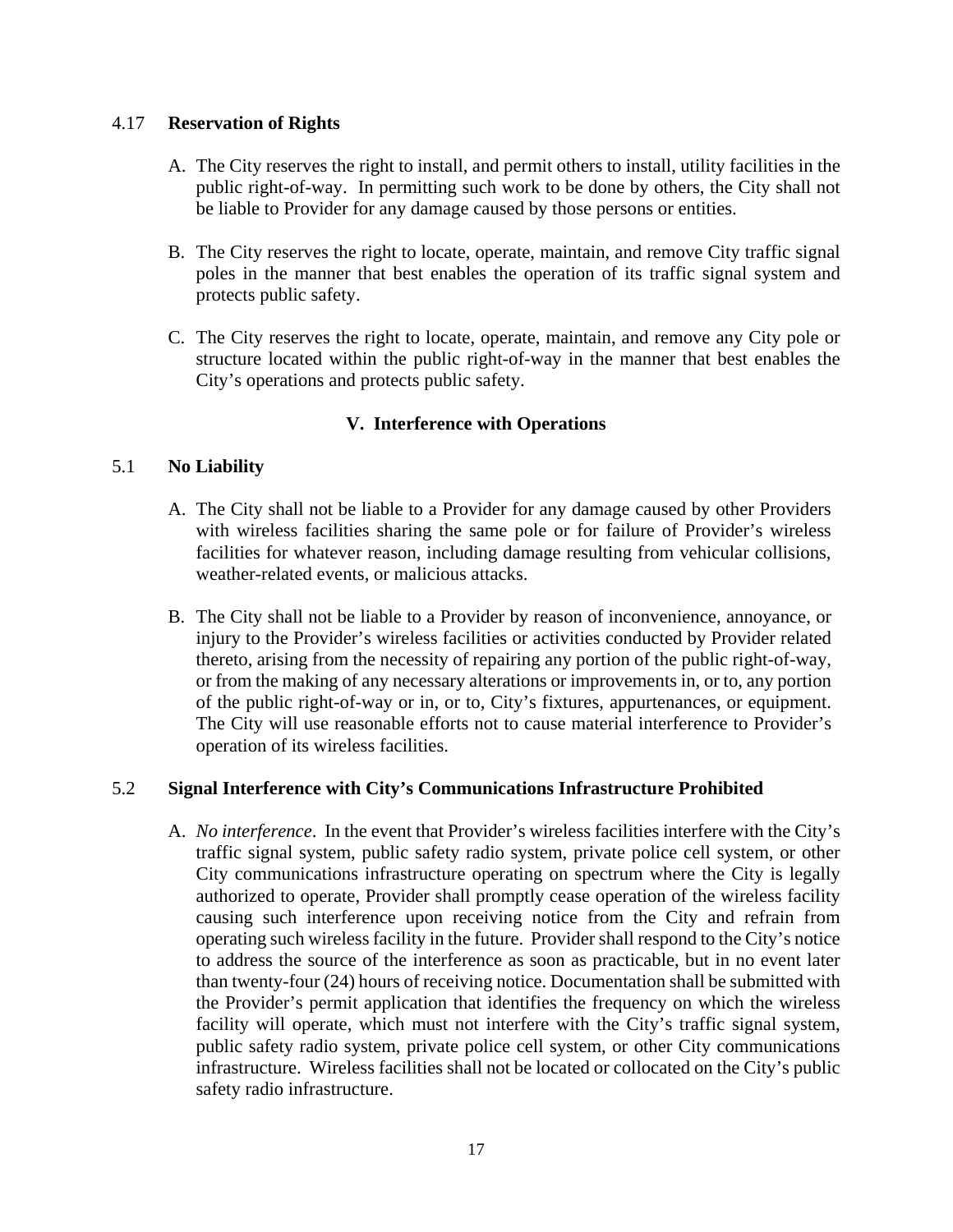- B. *Protocol for responding to event of interference*. For each event of prohibited interference, Provider shall provide the City an interference remediation report that includes the following items:
	- 1. Remediation Plan. Provider shall devise a proposed remediation plan to stop the event of inference;
	- 2. Time Frame for Execution. Provider shall provide the expected time frame for execution of the remediation plan; and
	- 3. Additional Information. Provider shall include any additional information relevant to the execution of the remediation plan.

In the event that interference with City facilities, services, or operations cannot be eliminated, Provider shall shut down the interfering wireless facility and remove or relocate the wireless facility that is the source of the interference as soon as possible to a suitable alternative location approved by City.

C. Following installation or modification of a network node, the City may require Provider to test the network node's radio frequency and other functions to confirm it does not interfere with the City's facilities, services, or operations.

# **VI. Abandonment, Relocation and Removal**

## 6.1 **Abandonment of Wireless Facilities**

Provider shall remove wireless facilities when such facilities are abandoned regardless of whether Provider receives notice from the City. Unless the City sends notice that removal must be completed immediately to ensure public health, safety, or welfare, the removal must be completed within the earlier of ninety (90) days of the wireless facilities being abandoned or within ninety (90) days of receipt of written notice from the City. When Provider removes or abandons permanent structures in the public right-of-way, the Provider shall notify the City in writing of such removal or abandonment and shall file with the City the location and description of each wireless facility removed or abandoned. The City may require the Provider to complete additional remedial measures necessary for public safety and to protect the integrity of the public right-of-way.

### 6.2 **Relocation and Removal at Provider's Expense**

A. Provider shall remove and relocate a wireless facility at its own expense to an alternative location not later than one hundred twenty (120) days after receiving written notice that removal, relocation, and/or alteration of the wireless facility is necessary due to: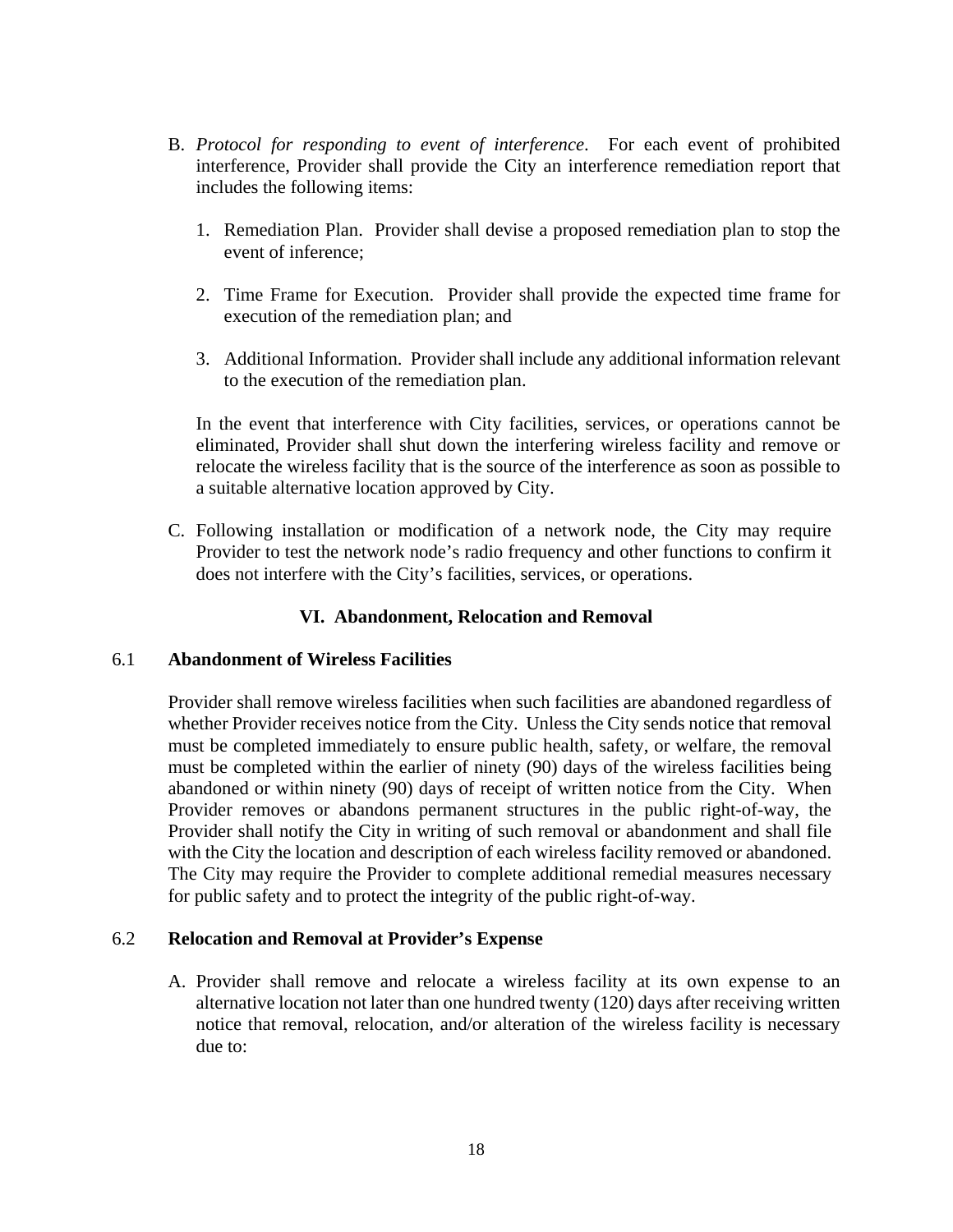- 1. Construction, completion, repair, widening, relocation, or maintenance of, or use in connection with, any City construction or maintenance project or other public improvement project;
- 2. Maintenance, upgrade, expansion, replacement, removal or relocation of the City's pole or structure upon which Provider's network nodes are attached;
- 3. The wireless facility, or portion thereof, is adversely affecting proper operation of traffic signals, streetlights, or other City property;
- 4. Closure of a street or sale of City property;
- 5. Projects and programs undertaken to protect or preserve the public health, safety or welfare;
- 6. Activities undertaken to eliminate a public nuisance;
- 7. Provider's failure to obtain all applicable licenses, permits, and certifications required by Law for its wireless facility; or
- 8. Duty otherwise arising from applicable Law.
- B. Provider's duty to remove and relocate its wireless facility at its expense is not contingent on the availability of an alternative location acceptable for relocation. City may make reasonable efforts to provide an alternative location within the public rightof-way for relocation, but regardless of the availability of an alternative site acceptable to Provider, Provider shall comply with the notice to remove its wireless facility as instructed.
- C. The City may remove the wireless facility if Provider does not remove the wireless facility within one hundred twenty (120) days. In such event, Provider shall reimburse City for the City's actual cost of removal of Provider's wireless facility within thirty (30) days of receiving an invoice from the City.

# 6.3 **Removal or Relocation by Provider**

- A. If the Provider removes or relocates a wireless facility at its own discretion, it shall notify the City in writing not less than ten (10) days prior to removal or relocation. Provider shall obtain all permits required for relocation or removal of its wireless facilities prior to relocation or removal.
- B. The City shall not issue any refunds for any amounts paid by Provider for wireless facilities that have been removed.

# 6.4 **Restoration**